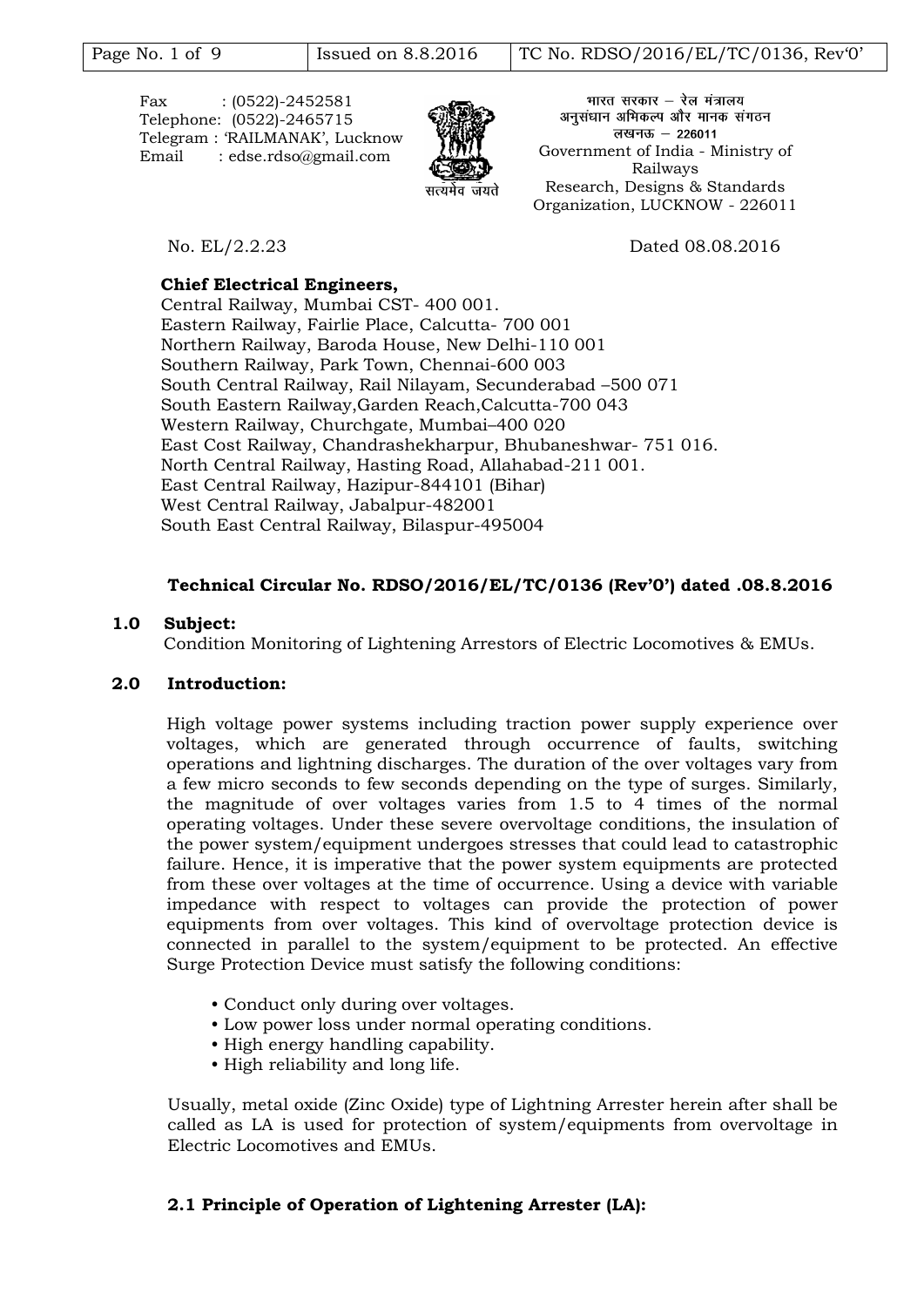The primary function of a zinc oxide LA is to protect the power equipments from over voltages and to absorb electrical energy resulting from lightning or switching surges and from temporary over voltages. These gapless metal oxide arrestors consist of active part, which is a highly non-linear ceramic resistor, made of essentially zinc oxide. Fine Zinc Oxide crystals are surrounded by other metal oxides (additives). The microstructure of an element of LA is shown in Fig. 1.



#### Fig. 1 Microstructure & equivalent circuit

As shown in Figure 1, Zinc Oxide elements are made by mixing Zinc Oxide with small amount of additive materials such as  $Ba<sub>2</sub>O<sub>3</sub>$ . The mixture is, then, granulated, compacted and fired or baked. The equivalent electrical circuit of an LA is a Parallel Combination of capacitance and variable resistance. The current flowing through LA is the total leakage current (It) having capacitive leakage current (Ic) and resistive leakage current (Ir) components. Normal operating voltages cause ageing of Zinc Oxide elements/blocks whereas Switching/Lightning over voltages may cause overloading of all or part of the Zinc Oxide blocks. Due to various electrical stresses, the granulated layers/barriers break down causing the conduction. The increase in the voltage stresses on healthy granulated layers results in the higher resistive leakage current (Ir) amounting to higher total leakage current in LA.

## **2.2 Energy Handling Capacity and Thermal Stability of ZnO Arrester:**

The application of ZnO ceramic elements for over voltage protection also calls for energy handling capacity which is defined as Energy  $E= V \times I \times I$ . The energy handling capacity of the commercial ZnO arresters is in the order of 150 Joules/cm<sup>3</sup>. The Energy absorption and dissipation being dependent on this specific energy handling capacity, the energy discharge of Zinc Oxide Block is basically dependent on its volume. The rated voltage of Zinc Oxide element is proportional to the height. The energy level increases with the increase in area of the Zinc Oxide block. Concept of thermal behaviour of ZnO arrester is an important application consideration. Thermal capability of a design takes advantage of overvoltage capability. The thermal capability of ZnO arrester depends on the assembly structure of the arrester. As long as the heat generated from the ZnO elements due to continuous operating voltages and surges is less than the thermal power dissipation of the housing, the elements will remain in an undamaged condition, capable of performing their protective function.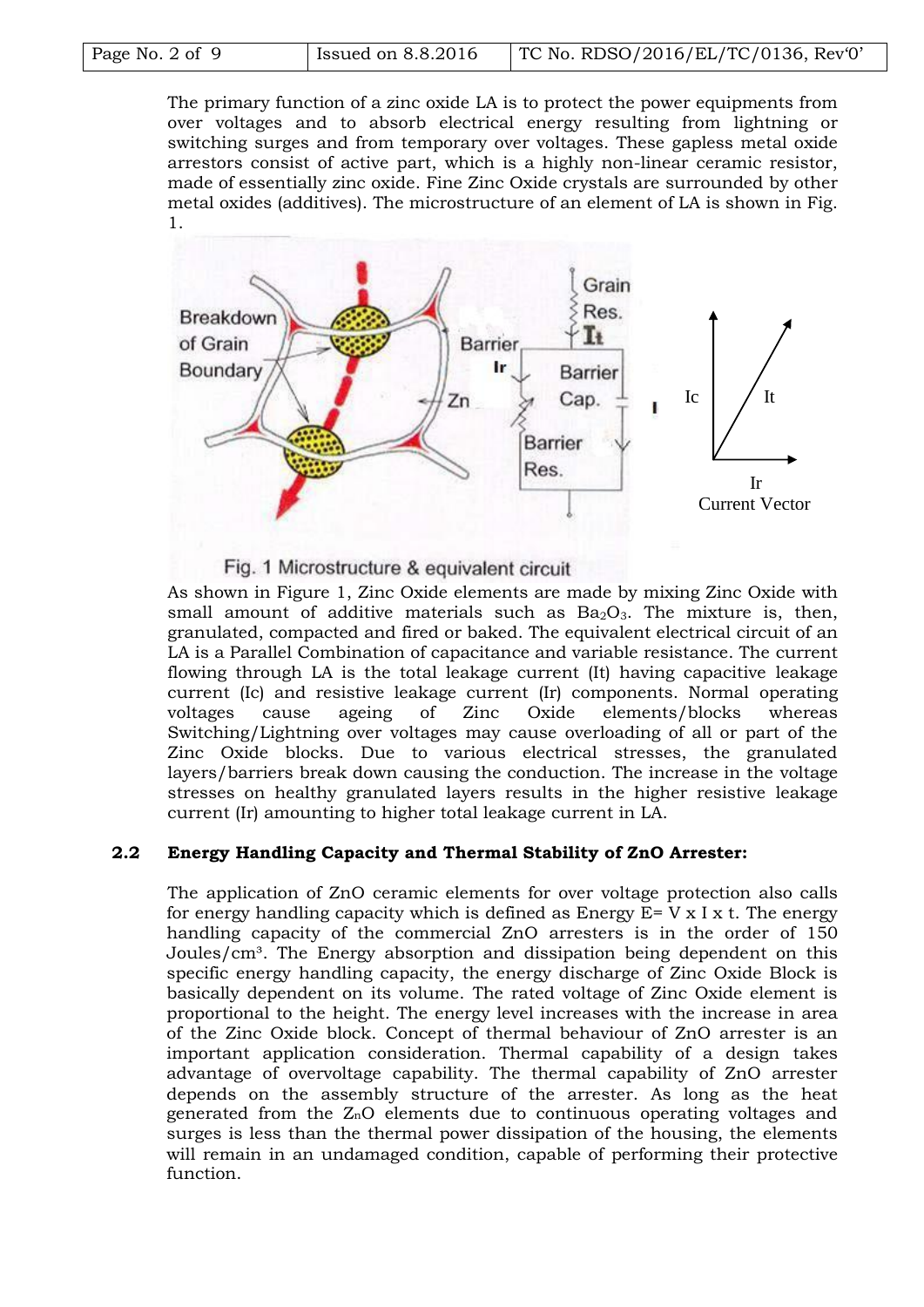| TC No. RDSO/2016/EL/TC/0136, Rev $0'$<br>Issued on 8.8.2016<br>Page No. 3 of 9 |
|--------------------------------------------------------------------------------|
|--------------------------------------------------------------------------------|

## **2.3 Important Definitions:**

## 2.3.1. **Arrester discharge current**

The current that flows through an arrester resulting from an impinging surge.

### 2.3.2**. Arrester discharge voltage**

The voltage that appears across the terminals of an arrester during the passage of discharge current,

## 2.3.3. **Lightning overvoltage**

The crest voltage appearing across an arrester or insulation caused by a lightning surge.

#### 2.3.4**. Maximum continuous operating voltage (MCOV) rating**

The maximum designated root-mean-square (rms) value of power frequency voltage that may be applied continuously between the terminals of the arrester.

### 2.3.5. **Rated Voltage**

The rated voltage is the maximum power frequency voltage that is applied in the operating duty test for 10 seconds.

## 2.3.6**. Standard lightning impulse**

The wave shape of the standard impulse used is 1.2/50 μA.

### 2.3.7. **Temporary overvoltage**

An oscillatory overvoltage, associated with switching or faults (for example, load rejection, single-phase faults) and/or nonlinearities (ferro-resonance effects, harmonics), of relatively long duration, which is undamped or slightly damped.

#### **3.0 Background:**

In view of above, it may be concluded that Gapless LA is one of the most vital devices used to protect the power equipments of an electric locomotives/EMUs such as transformers etc. against over voltages including lightning surges. Failures of gapless surge arresters on 25 KV conventional electric locomotives/EMUs are cause of concern for IR as these failures not only leading to failure of locomotive on line but also resulting tripping of circuit breaker of feeding sub-station. Moreover, bursting of porcelain lightning arresters can have damaging consequences like damaging nearby equipments due to blowing away of porcelain chips with great force

The following major reasons have been identified for LA failures:

- 1. Ingress of moisture through sealing system/gasket leading to degradation/flash overs of Zinc Oxide blocks.
- 2. Accelerated ageing/degradation of Zinc Oxide blocks possibly due to manufacturing defects.

Presently there is no maintenance guideline available to Zonal Railways on preventive maintenance of LAs provided on Electric Locomotives/EMUs. Therefore, it is essential that the health/condition of the LAs provided on Electric Locomotives/EMUs is to be monitored at a regular interval.

The Maintenance Instruction No. TI/MI/0041 Rev. 1 for condition monitoring of Lightening Arresters for TRD application has already been issued by T.I.Dte of RDSO in 2010. Based on above, this Technical Circular for condition monitoring of LA is being issued.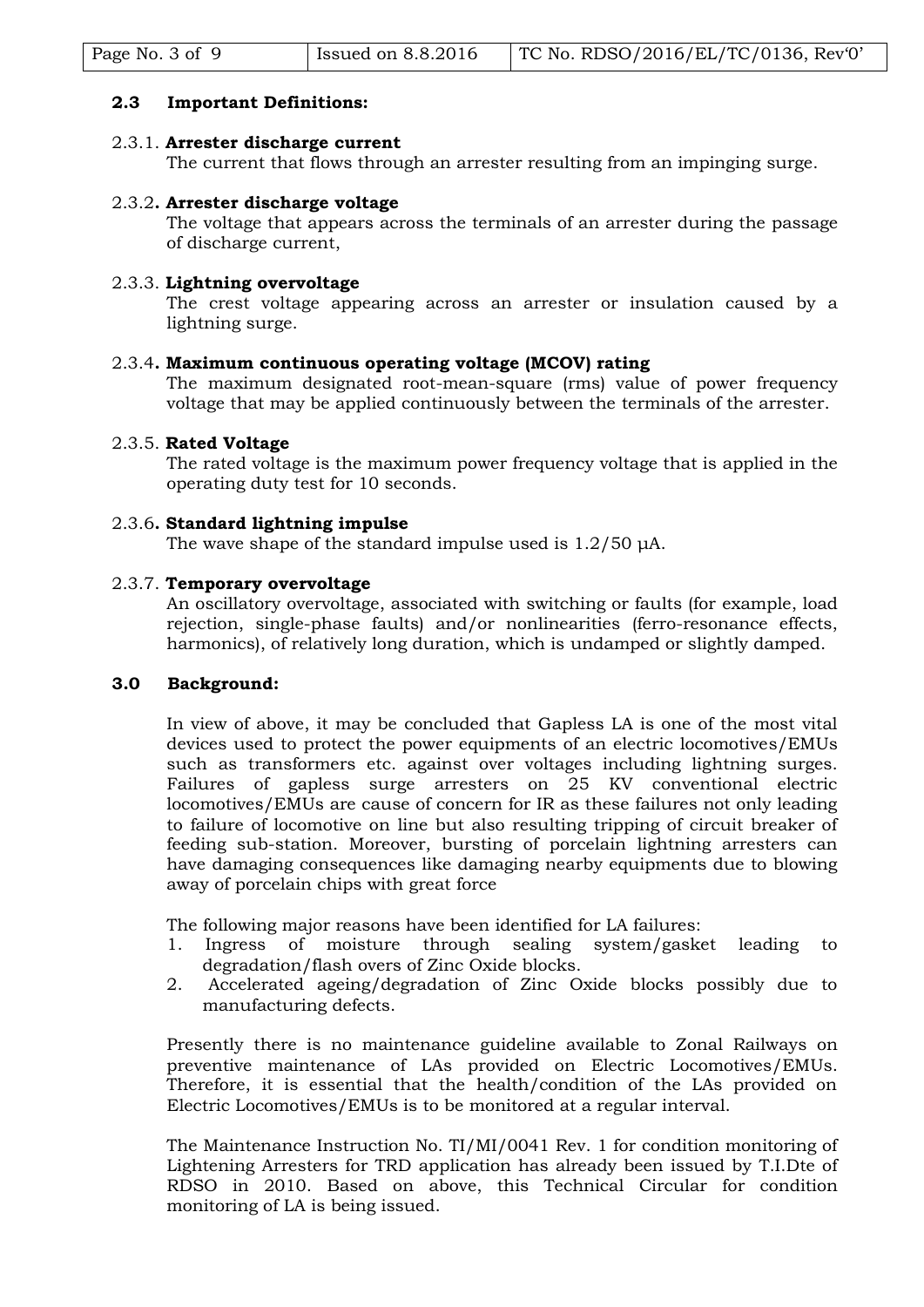|  | Page No. 4 of 9 | Issued on $8.8.2016$ | TC No. RDSO/2016/EL/TC/0136, Rev'0' |
|--|-----------------|----------------------|-------------------------------------|
|--|-----------------|----------------------|-------------------------------------|

#### **3.1 Conditions monitoring of Lightening Arrestor:**

As per the international norms, various techniques are available for the health monitoring of LAs in service. Some of the techniques are mentioned below:

- a. Insulation Resistance measurement.
- b. Total leakage current measurement.
- c. Third Harmonic Resistive Leakage Current (THRC) monitoring.

## **3.1.1 Insulation Resistance measurement:**

The health of an LA may be monitored by periodically measuring the Insulation Resistance (IR) by using 1000V meggar. Usually, the allowable range of IR value for LA should not be less than 1000 Mega Ohms. The measurement of IR value of an LA apparently gives an indication of degradation due to ingress of moisture. The measurement of Insulation Resistance of LA does not provide any significant information about the health/degradation of metal oxide elements while in service. **The insulation resistance of an LA may remain high even though the LA might be on the verge of failure due to various reasons including the ingress of moisture**. Hence, the value of IR of an LA cannot be taken as a criterion for accurate monitoring the health of an LA.

## **3.1.2 Total leakage current Measurement:**

In normal service, the Metal Oxide Lightning Arrestors are exposed to different kinds of stresses such as the normal operating voltage, temporary overvoltages, switching overvoltage, lightning overvoltages and external pollution. All these stress, separately or together in different combinations, may cause an increase in the resistive component of the continuous leakage current through the arrester. This increase may exceed the critical limit and cause arrester failure, if ZnO blocks are cracked or punctured due to overvoltages or if some special fault situations that cause high temporary overvoltages have occurred in the network. In addition, general ageing may also be the reason for increased leakage current and often accelerated due to pollution on the arrester housing. Thus, the measurement of leakage current flowing through LA under normal situations gives the information about the real operating condition of an LA, which may help to:

- Prevent arrester failures by replacing aged arresters before breakdown.
- Increase the safety of the other equipments.
- Avoid disturbances in the electric power supply.
- Reduce the risk for damages to other equipment due to arrester failures, for instance transformer bushings.

## **However, the total leakage current measurement does not indicate the severity of degradation of Zinc Oxide elements as the resistive current (Ir) is only 15-25% of the total leakage current. Hence, a sharp increase in resistive current due to degradation/ageing of Zinc Oxide blocks does not affect the total leakage current considerably.**

Therefore, practically no real time system for monitoring the health of LAs of electric Locomotives/EMUs exists on Indian Railways. Even, if the measurement of total leakage current is monitored, then also a database is required to be built up by the Railways in order to prescribe a threshold limit for various make of LAs for taking the decision of replacing the LA.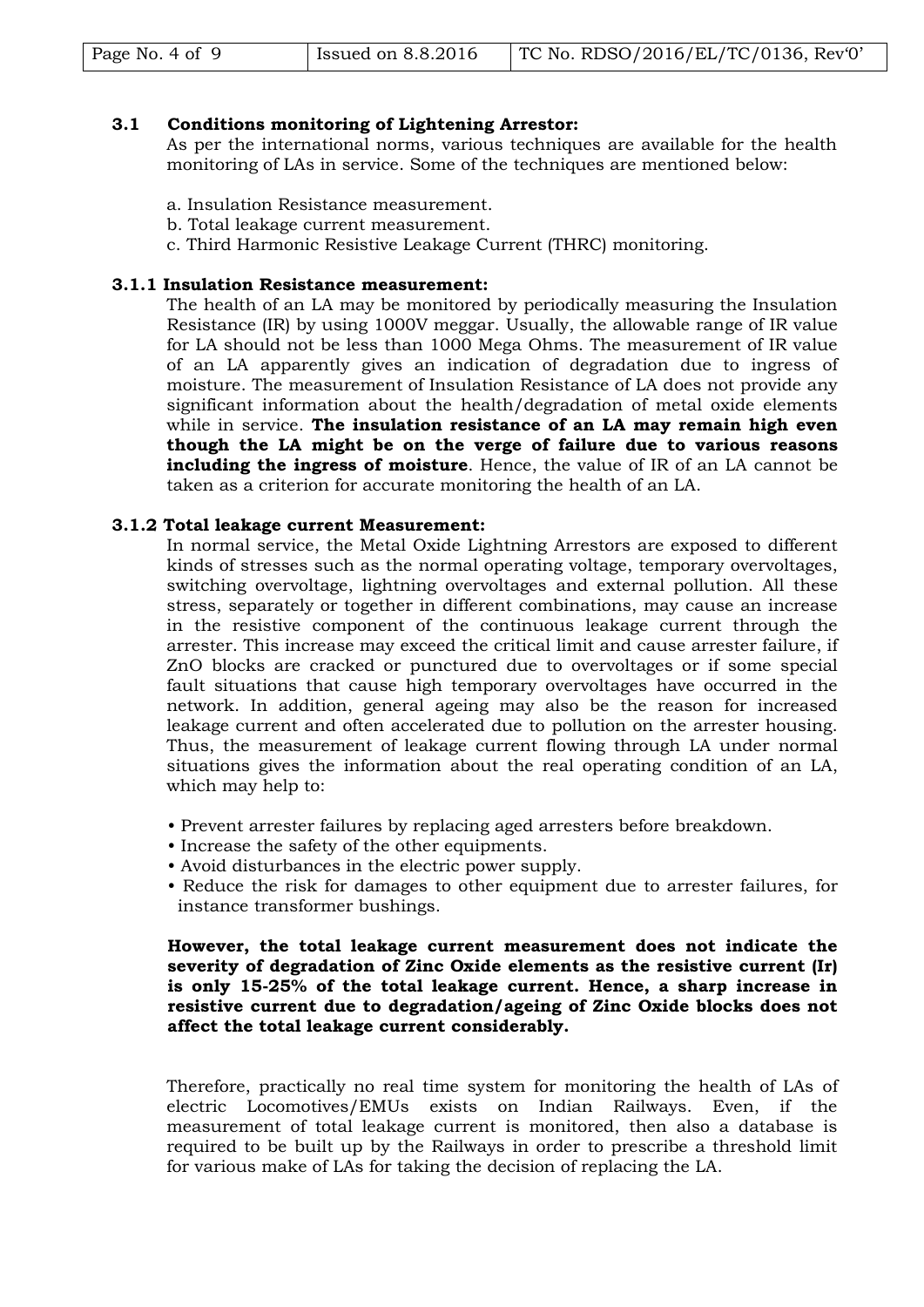| Issued on $8.8.2016$<br>Page No. 5 of 9 | TC No. RDSO/2016/EL/TC/0136, Rev $0'$ |
|-----------------------------------------|---------------------------------------|
|-----------------------------------------|---------------------------------------|

## **3.1.3 Third Harmonic Resistive Leakage Current (THRC) Measurement:**

As discussed above, the measurement of total leakage current flowing through an LA under normal conditions is also used as one of the health monitoring techniques. However, the total leakage current measurement does not indicate the severity of degradation of Zinc Oxide elements. The higher resistive leakage current may ultimately bring in the LA to thermal instability and may result in complete failure/breakdown of the Arrester. Hence, the resistive leakage current is the true indicator of health of an LA in service.

## **3.2 Why measurement of Third Harmonic Resistive leakage Current (THRC) is necessary:**

A voltage-current characteristics of a typical metal oxide LA when a sinusoidal voltage is applied to it, is shown in Fig 2 :



The nonlinear characteristics of Zinc Oxide blocks, then introduce a third harmonic resistive current in the leakage current. This current component is therefore generated by the arrester itself and will be an indicator of changes in the non-linear characteristics of Zinc Oxide blocks for a period of time due to ageing phenomenon. The resistive current consists of fundamental, third harmonic, fifth harmonic and seventh harmonic components etc. The harmonic contents depend on the magnitude of the resistive current and on the degree of non-linearity of the voltage current characteristics of zinc oxide blocks. Further, the harmonic contents also are the function of temperature of LA. The third harmonic is the largest harmonic contents of the resistive current and most commonly used for monitoring purposes. In addition to the above, the harmonic contents in operating voltage also increase the harmonic contents in the leakage current.

The system harmonics will interfere with the harmonics generated by the arrestor itself. This implies that with the presence of harmonics contents in the system voltage, if any, cannot be ignored for the purpose of evaluation of the resistive leakage current. In other words – if the harmonic contents of the system voltage are ignored, then it will not be known if an apparent increase in the third harmonic resistive leakage current (Ir) is really due to ageing phenomena of the arrester or it is a "false" increase due to varying harmonic contents with time. Thus, it is necessary that a measurement of third harmonic resistive current duly compensated for third harmonics present in the system be made for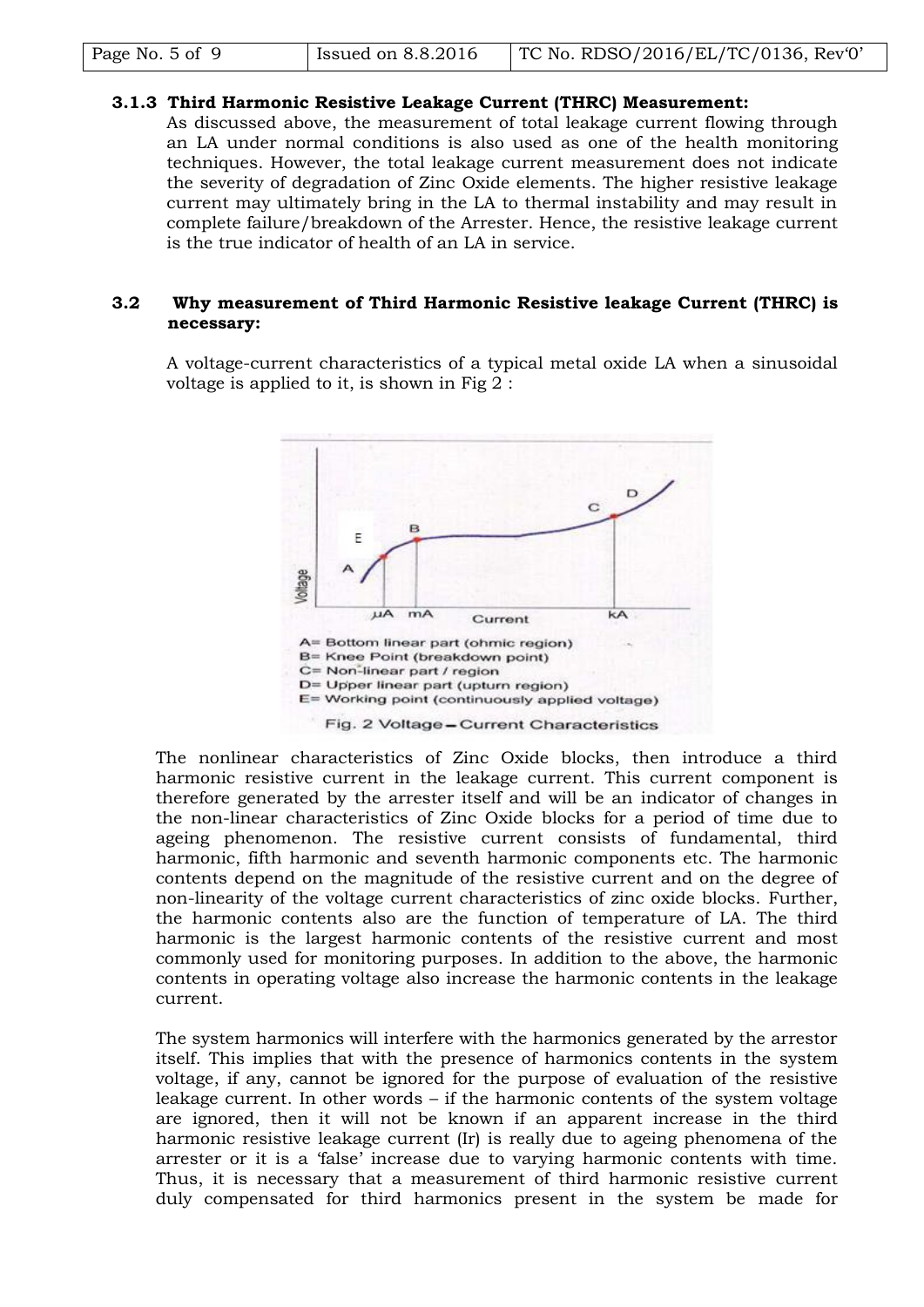| Page No. 6 of 9 | Issued on $8.8.2016$ | TC No. RDSO/2016/EL/TC/0136, Rev $0'$ |
|-----------------|----------------------|---------------------------------------|
|                 |                      |                                       |

monitoring the health of an LA in service. Further, it is not only the measurement of third harmonic resistive current for one time, but also a data base for this resistive leakage current are to be built up for monitoring the periodical changes due to normal/abnormal ageing phenomena. Sudden rise in third harmonic resistive current or very high value of third harmonic resistive current indicates degradation of Zinc Oxide blocks and calls for corrective actions required to be taken in advance in order to prevent a catastrophic failure of LA in service.

**Thus, it is recommended that Railway should go for a periodical measurement of third harmonic resistive leakage current through LA in service. Also to get rid of effect of system harmonics on measurement it is desirable that the measurement of third harmonic current to be done on shop floor.**

## **4.0 Condition monitoring of LA provided on Electric Locomotives/EMUs:**

As already explained in the previous para that third harmonic resistive leakage current is important for evaluation of the performance of LA in service. Depending on the value and trend in rise of third harmonic resistive leakage current, a decision can be taken either for close monitoring or for replacement of an LA. Various kinds of instruments are now available in the market, which can be used for measurement of third harmonic resistive leakage current flowing through an LA under normal working conditions. A Testing Set up for the measurement of third harmonic leakage current should be developed by Electric Loco sheds/EMU car sheds. Insulation Resistance is also required to be measured with the help of 5.0 kV equipment.

In order to measure insulation resistance and third harmonic resistive leakage current, it is recommended that LA to be taken out from the locomotive during AOH/TOH and measurement should be done as follows:

**4.1 Measurement of Insulation Resistance:** The insulation resistance is measured with the help of 5.0 kV equipment. IR value of lightning arresters should be measured during annual maintenance and it should be above 1.0 G ohms.

## **4.2 Measurement of Third Harmonic Resistive Leakage Current (THRC):**

## **4.2.1 Testing Set up:**

In order to measure third harmonic leakage current, following instruments are needed.

- 1. Controlled HV source
- 2. High Voltage Chamber
- 3. Insulated base for mounting LA
- 4. Instrument needed to measure third harmonic current
- 5. Interconnecting cables
- 6. PT Unit and
- 7. CT unit

As the measurements are to be taken on the shop floor, a test set up need to be developed. The Test up consists of a High Voltage source installed in a high voltage area. The control panel to apply high voltage shall be installed outside high voltage area for the safety of operating personnel. All the precautions needed for operation of High Voltage 25 kV and above shall be ensured. The insulated base to mount LA required to be fixed in side High Voltage area. The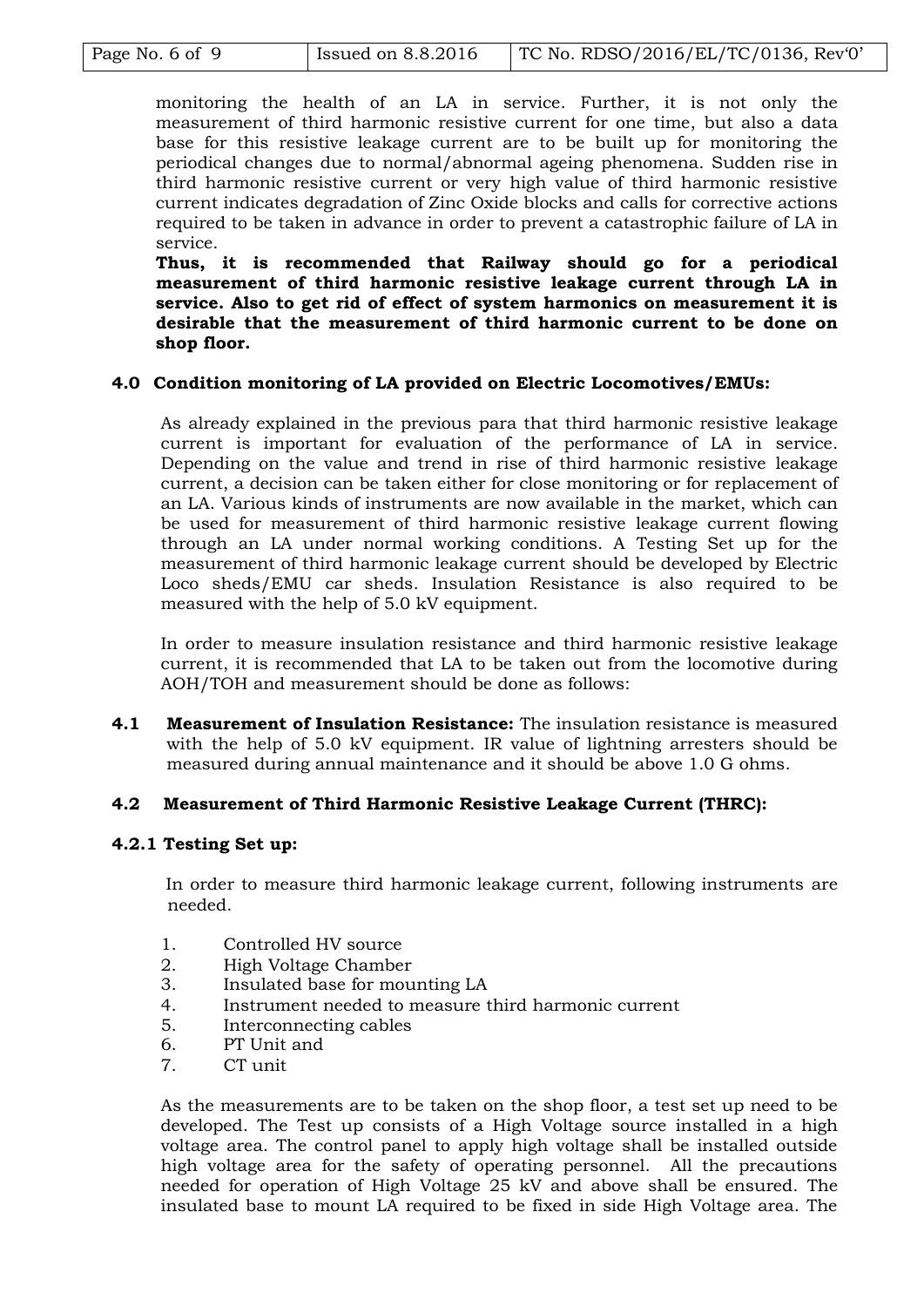| Page No. 7 of 9 | Issued on 8.8.2016 | TC No. RDSO/2016/EL/TC/0136, Rev'0' |  |  |
|-----------------|--------------------|-------------------------------------|--|--|

instruments needed for measuring third harmonic current shall be installed outside high voltage area. Other equipments shall be connected as shown in Figure3. The HV equipment used in VCB HV testing (40 kV for 10 seconds) may also be used if it can provide 34 kV voltage for sufficient time required during testing and other equipments may be arranged however it may be noted that HV equipment is able to give proportional PT output as shown in figure given below:



Figure-3: Test Set up for measurement of third harmonic leakage Current

**4.2.2 Measurement method of third harmonic leakage current:** The measuring instruments to be connected as shown in the figure-3. Apply Maximum continuous operating voltage (MCOV) as 34 kV from the HV control panel and record the readings of the currents i.e. total leakage current, resistive leakage current and Third Harmonic Resistive Leakage Current. The record of measurement shall be kept as per **Annexure-I.** It may be noted that assessment of resistive component of leakage current is a very sensitive measurement due to its small value (few micro amperes) and its dependence on Voltage harmonics and temperature. Every reading recorded is also accompanied by the Voltage. The measurements should be taken preferably under dry climatic conditions to avoid interference with surface leakage currents.

The calibration of the equipment to be kept up to date. The readings recorded should be carefully examined for consistency of results e.g. very high leakage currents or wide variations in repeated measurements needs cross verification.

## **5.0 Analysis of Results:**

The value of resistive leakage current and Third Harmonic Resistive Leakage Current recorded during the measurement are to be analysed and a data base is to be developed (LA make wise) so that a threshold/critical value of Third Harmonic Resistive Leakage Current can be decided for taking the corrective actions for LAs in service.

A comparative study of results shall indicate the deterioration in the condition of LA. Based on the data of measurements received from Zonal Railways for 42 kV LA of TRD application, it is suggested that LA"s with third harmonic resistive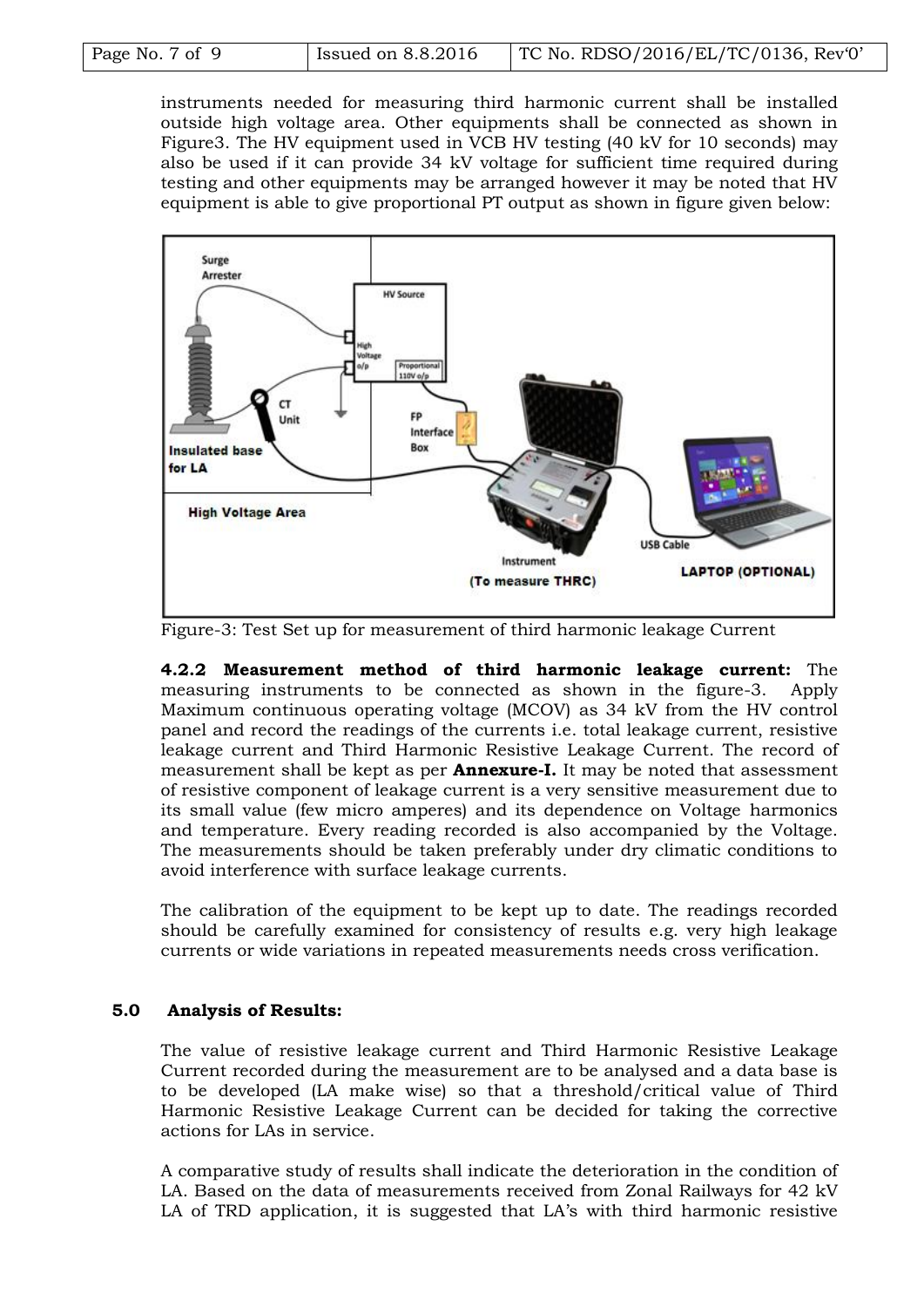| Page No. 8 of 9 | Issued on 8.8.2016 | TC No. RDSO/2016/EL/TC/0136, Rev'0' |  |  |
|-----------------|--------------------|-------------------------------------|--|--|

leakage currents in between 350-500 μA should be closely monitored and beyond 500 μA should not be permitted & should be removed from service. As, these values are not available presently for Locomotives/EMUs hence based on the experience of Zonal Railways these values may be further reviewed in consultation with RDSO.

## **6.0 Instruments Used:**

Though instruments used in the measurements such as high voltage source and insulation resistance tester are quite common and are generally available, the availability of indigenous third harmonic leakage current measuring instruments are limited. While planning for procurement, Railways should clearly indicate their requirement. **It may also be noted that the measurement is temperature sensitive and is affected by harmonics present in the HV voltage applied. Therefore, the instrument purchased for third harmonic leakage current measurement should have facility for automatic temperature compensation i.e. there should not be any effect of temperature on measured values. Also, the output of HV source should be pure sinusoidal.** If the different equipments are purchased from different sources it shall be ensured that all the equipments are compatible with each other else total measuring set up may be purchased from one source. The probable source"s addresses are given below however these sources shall not be considered as approved sources of RDSO. The availability of other sources may also be explored by Zonal Railways:

| Address1:                   | Address2:                                   |
|-----------------------------|---------------------------------------------|
| SCOPE T&M Pvt Ltd.          | M/s Myriad Industrial solutions Ltd.        |
| 402, Aurus Chamber Annex-A, | A-401, Mini Garden, Mandapeshwar Road,      |
| S. S. Amrutwar Marg, Worli  | Dahisar, West Mumbai (India)                |
| Mumbai, India               | Mob No. 08042753938, 8454940731             |
| Phone No. 022-43444244      | 9869260731.                                 |
| Fax No. : $022-43444242$    | Website:                                    |
| Email:                      | http://www.myriadindustrialsolutions.co.in/ |
| marketing@scopetnm.com      |                                             |

## **7.0 Additional maintenance practices to be followed:**

It has also been reported by some of the loco sheds that the point at which HV is connected on LA is found rusted and this may result in moisture ingress inside the surge arrestor. In order to avoid the same it is recommended that after tightening, the connection point may be applied with RTV compound and after that a thin layer of silicon grease may also be applied to avoid rusting.

## **8.0 References:**

- (i) "A REPORT ON CONDITION MONITORING OF LIGHTNING ARRESTERS" by Mr. Nasim Uddin, CELE, North Central Railway, Allahabad.
- (ii) TI/MI/0041 Rev. 1 dated 8-4-10; Maintenance Instruction on conditioning monitoring of lightning arresters Revision-1issued by T.I.Dte./RDSO.
- (iii) IEC 60099-5 Ed 2.0, Part-5; Surge Arrestors-Selection and Application recommendations.

(A. K. Shukla) for Director General/Elect.

Encl: As above Distribution: As per standard mailing list.

**Annexure-I**